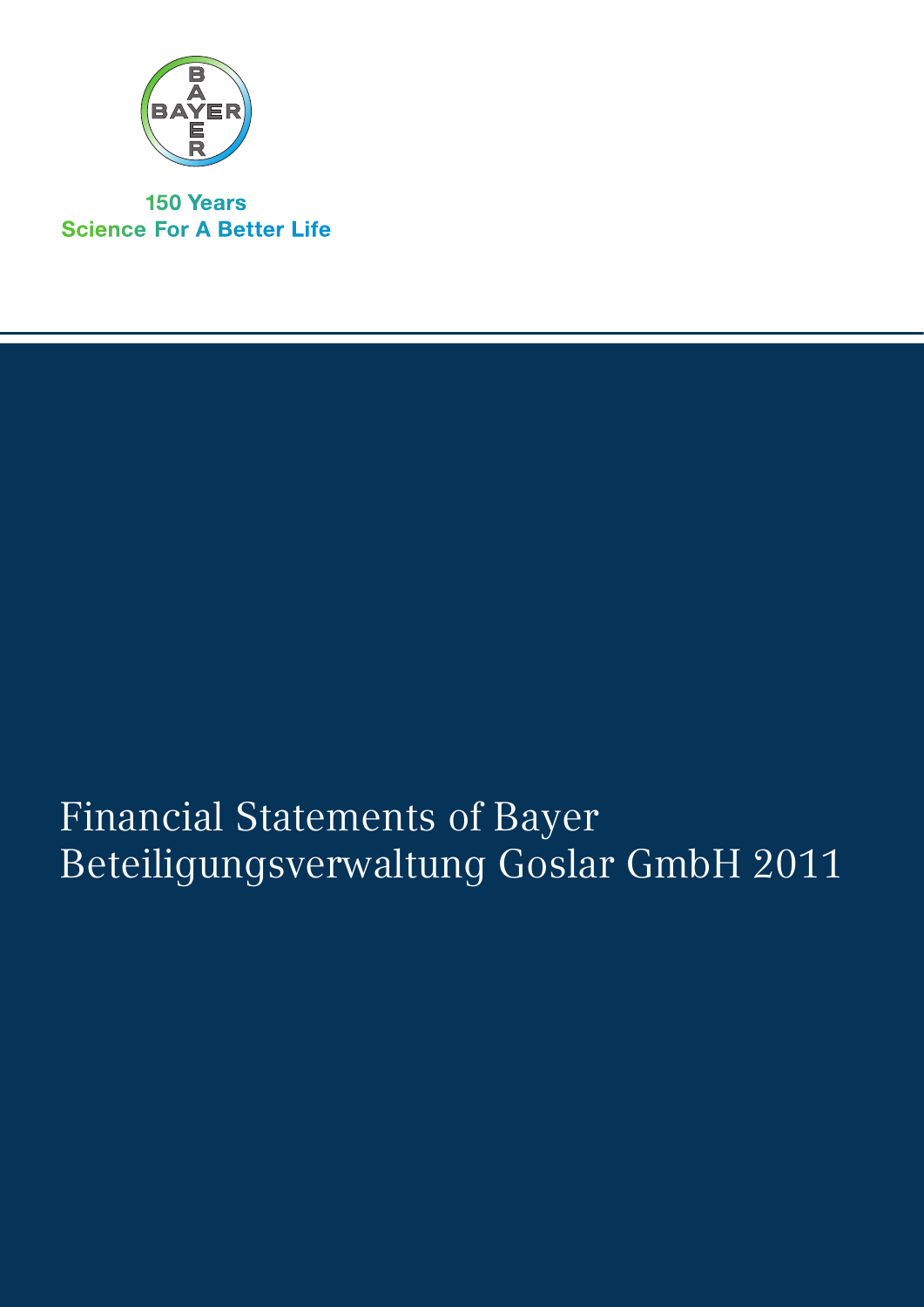# Statement of Financial Position for Bayer Beteiligungsverwaltung Goslar GmbH, Leverkusen as of December 31, 2011

|                                       | Dec. 31, 2010      | Dec. 31, 2011      |
|---------------------------------------|--------------------|--------------------|
|                                       | €                  | €                  |
| <b>ASSETS</b>                         |                    |                    |
| <b>Noncurrent assets</b>              |                    |                    |
| Property, plant and equipment         | 4,654              | 12,686             |
| Financial assets                      | 7,166,896          | 7,680,490          |
|                                       | 7,171,550          | 7,693,176          |
|                                       |                    |                    |
| <b>Current assets</b>                 |                    |                    |
| Receivables and other assets          |                    |                    |
| Receivables from affiliated companies | 296,017,799        | 501,091,379        |
| Other assets                          | 782,897            | 106,980            |
|                                       | 296,800,696        | 501,198,359        |
|                                       |                    |                    |
| <b>Bank balances</b>                  | 200,000,000        | $\pmb{0}$          |
|                                       | 496,800,696        | 501,198,359        |
|                                       |                    |                    |
| Deferred charges                      | 2,223              | 6,582              |
|                                       | 503,974,469        | 508,898,117        |
|                                       |                    |                    |
| <b>EQUITY AND LIABILITIES</b>         |                    |                    |
| Equity                                |                    |                    |
| Capital stock                         | 42,000,000         | 42,000,000         |
| Capital reserves                      | 102,378,201        | 102,378,201        |
| Retained earnings                     | 55,317,600         | 55,317,600         |
| Profit carried forward                | 301,721,596        | 303,296,698        |
| Net income                            | 1,575,102          | 5,428,349          |
|                                       | 502,992,499        | 508,420,848        |
| Provisions                            |                    |                    |
| Provisions for taxes                  | 622,724            | 115,619            |
| Other provisions                      |                    |                    |
|                                       | 359,000<br>981,724 | 359,000<br>474,619 |
|                                       |                    |                    |
| <b>Other liabilities</b>              |                    |                    |
| Payables to affiliated companies      | 0                  | 2,406              |
| Miscellaneous liabilities             | 246                | 244                |
|                                       | 246                | 2,650              |
|                                       |                    |                    |
|                                       | 503,974,469        | 508,898,117        |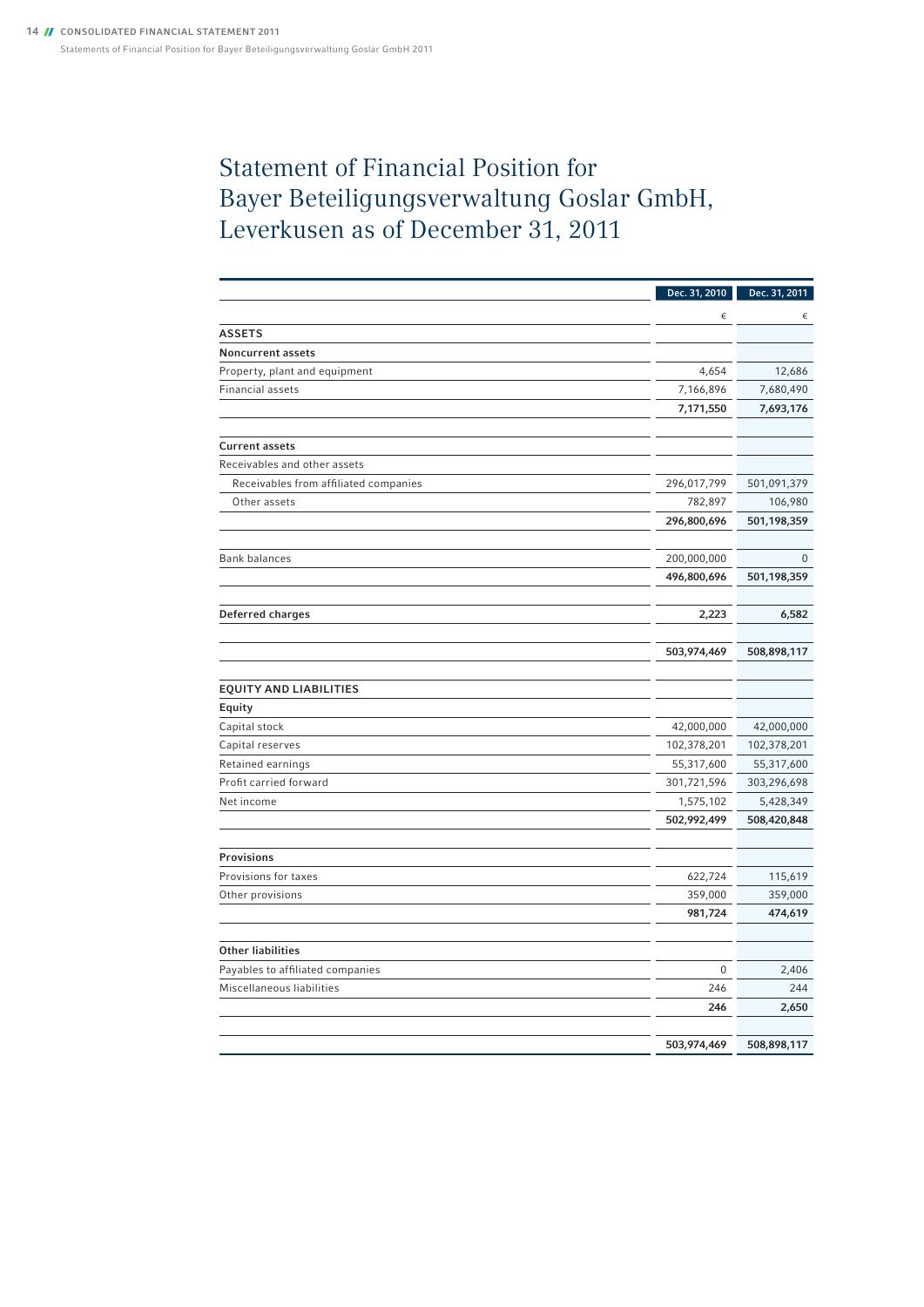# Income Statement for Bayer Beteiligungsverwaltung Goslar GmbH, Leverkusen for the period from January 1, 2011 to December 31, 2011

|                                       | 2010          | 2011       |
|---------------------------------------|---------------|------------|
|                                       | €             | €          |
| <b>Sales</b>                          | $\mathbf 0$   | 10,283     |
| Cost of goods sold                    | 0             | (10, 440)  |
| Gross profit                          | $\mathbf 0$   | (157)      |
|                                       |               |            |
| General administration expenses       | (159, 558)    | (130, 396) |
| Other operating income                | 24,434        | 0          |
| Other operating expenses              | (692)         | (495)      |
| <b>Operating result</b>               | (135, 816)    | (131, 048) |
|                                       |               |            |
| Other interest and similar income     | 3,660,671     | 6,718,456  |
| Interest and similar expenses         | (145, 912)    | (1,627)    |
|                                       | 3,514,759     | 6,716,829  |
|                                       |               |            |
| Write-downs of other financial assets | (496, 411)    | (373, 457) |
| Miscellaneous financial expenses      | (100,000)     | (20, 266)  |
|                                       | (596, 411)    | (393, 723) |
|                                       |               |            |
| <b>Financial result</b>               | 2,918,348     | 6,323,106  |
|                                       |               |            |
| Income before income taxes            | 2,782,532     | 6,192,058  |
| Income taxes                          | (1, 207, 430) | (763, 709) |
| Net income                            | 1,575,102     | 5,428,349  |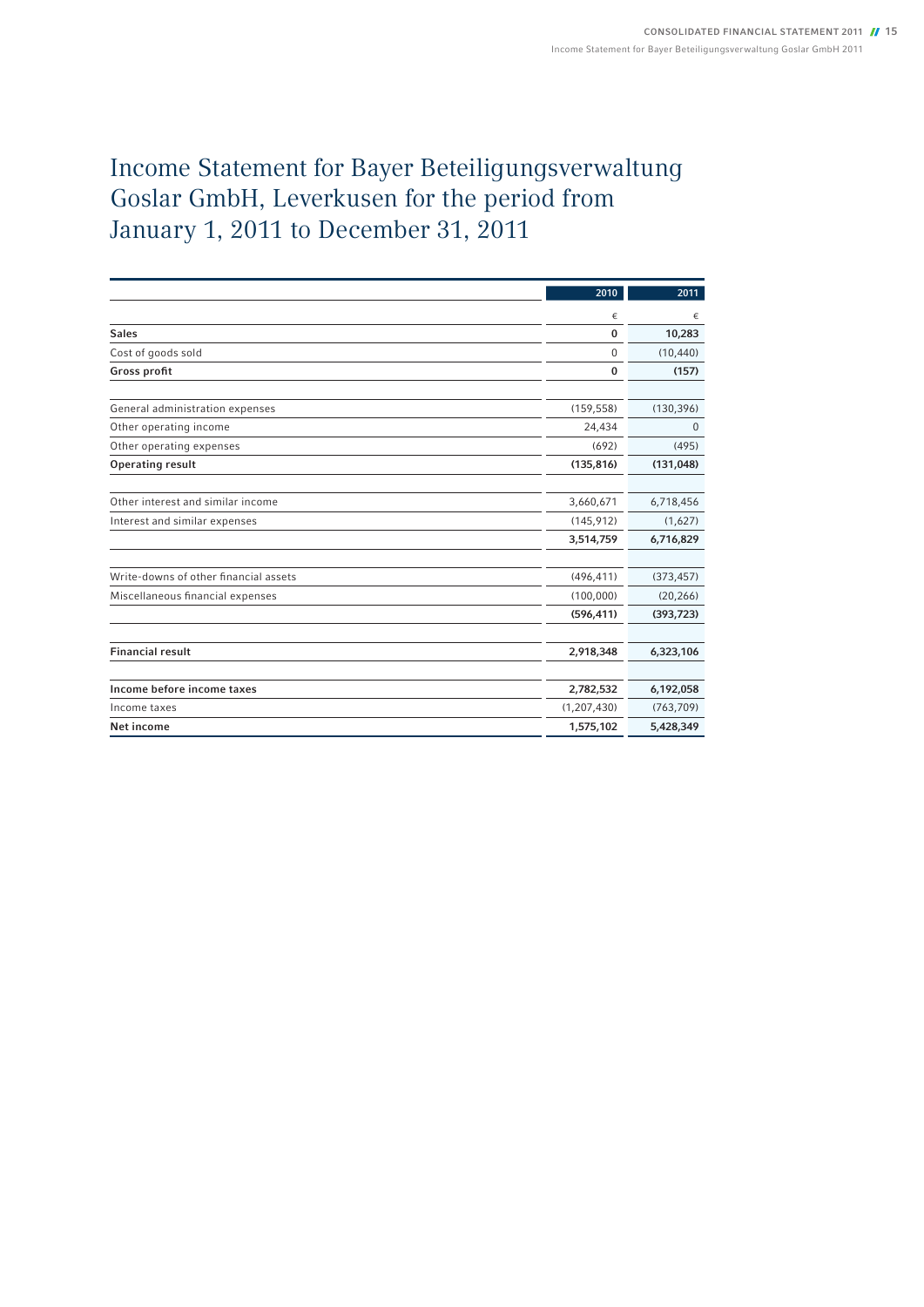## Assets of Bayer Beteiligungsverwaltung Goslar GmbH, Leverkusen as of December 31, 2011

|                                     | <b>Gross carrying amounts</b> |                  |                                |                    |                         | Net carrying amounts                                                             |                        |
|-------------------------------------|-------------------------------|------------------|--------------------------------|--------------------|-------------------------|----------------------------------------------------------------------------------|------------------------|
|                                     | As of:<br>Jan. 1, 2011        | <b>Additions</b> | Transfers/<br>reclassifcations | <b>Retirements</b> | As of:<br>Dec. 31, 2011 | <b>Accumulated</b><br>depreciation and<br>write-downs<br>as of:<br>Dec. 31, 2011 | as of<br>Dec. 31, 2011 |
|                                     | €                             | €                | €                              | €                  | €                       | €                                                                                | €                      |
| I. Property, plant and<br>equipment |                               |                  |                                |                    |                         |                                                                                  |                        |
| Furniture, fixtures and             |                               |                  |                                |                    |                         |                                                                                  |                        |
| other assets                        | 7,990                         | 11,543           | $\mathbf{0}$                   | 0                  | 19,533                  | 6,847                                                                            | 12,686                 |
|                                     | 7,990                         | 11,543           | 0                              | 0                  | 19,533                  | 6,847                                                                            | 12,686                 |
| II. Financial assets                |                               |                  |                                |                    |                         |                                                                                  |                        |
| Other loans                         | 17,804,126                    | 887,051          | $\mathbf{0}$                   | 0                  | 18,691,177              | 11,010,687                                                                       | 7,680,490              |
|                                     | 17,804,126                    | 887,051          | 0                              | 0                  | 18,691,177              | 11,010,687                                                                       | 7,680,490              |
| <b>Total assets</b>                 | 17,812,116                    | 898,594          | $\bf{0}$                       | 0                  | 18,710,710              | 11,017,534                                                                       | 7,693,176              |

Depreciation and write-downs of the assets of Bayer Beteiligungsverwaltung Goslar GmbH, Leverkusen as of December 31, 2011

|                                             | As of:<br>Jan. 1, 2011 | <b>Additions</b> | Exceptional<br>additions | Transfers/<br>reclassifcations | <b>Retirements</b> | Accumulated<br>depreciation and<br>write-downs<br>as of:<br>Dec. 31, 2011 |
|---------------------------------------------|------------------------|------------------|--------------------------|--------------------------------|--------------------|---------------------------------------------------------------------------|
|                                             | €                      | €                | €                        | €                              | €                  | €                                                                         |
| I. Property, plant and<br>equipment         |                        |                  |                          |                                |                    |                                                                           |
| Furniture, fixtures and                     |                        |                  |                          |                                |                    |                                                                           |
| other assets                                | 3,336                  | 3,511            | 0                        | 0                              | $\Omega$           | 6,847                                                                     |
|                                             | 3,336                  | 3,511            | 0                        | 0                              | 0                  | 6,847                                                                     |
| <b>II. Financial assets</b>                 |                        |                  |                          |                                |                    |                                                                           |
| Other loans                                 | 10,637,230             | 373,457          | $\mathbf 0$              | $\Omega$                       | $\Omega$           | 11,010,687                                                                |
|                                             | 10,637,230             | 373,457          | $\bf{0}$                 | 0                              | 0                  | 11,010,687                                                                |
| <b>Total depreciation and</b><br>write-down | 10,640,566             | 376,968          | 0                        | 0                              | 0                  | 11,017,534                                                                |

Notes to the Financial Statements of Bayer Beteiligungsverwaltung Goslar GmbH, Leverkusen for the fiscal year from January 1 to December 31, 2011

### Accounting Policies

The financial statements of Bayer Beteiligungsverwaltung Goslar GmbH have been prepared in accordance with the German Commercial Code (HGB) and German Limited Liability Companies Act (GmbH-Gesetz). The recognition and valuation principles used in the past have been retained in these financial statements.